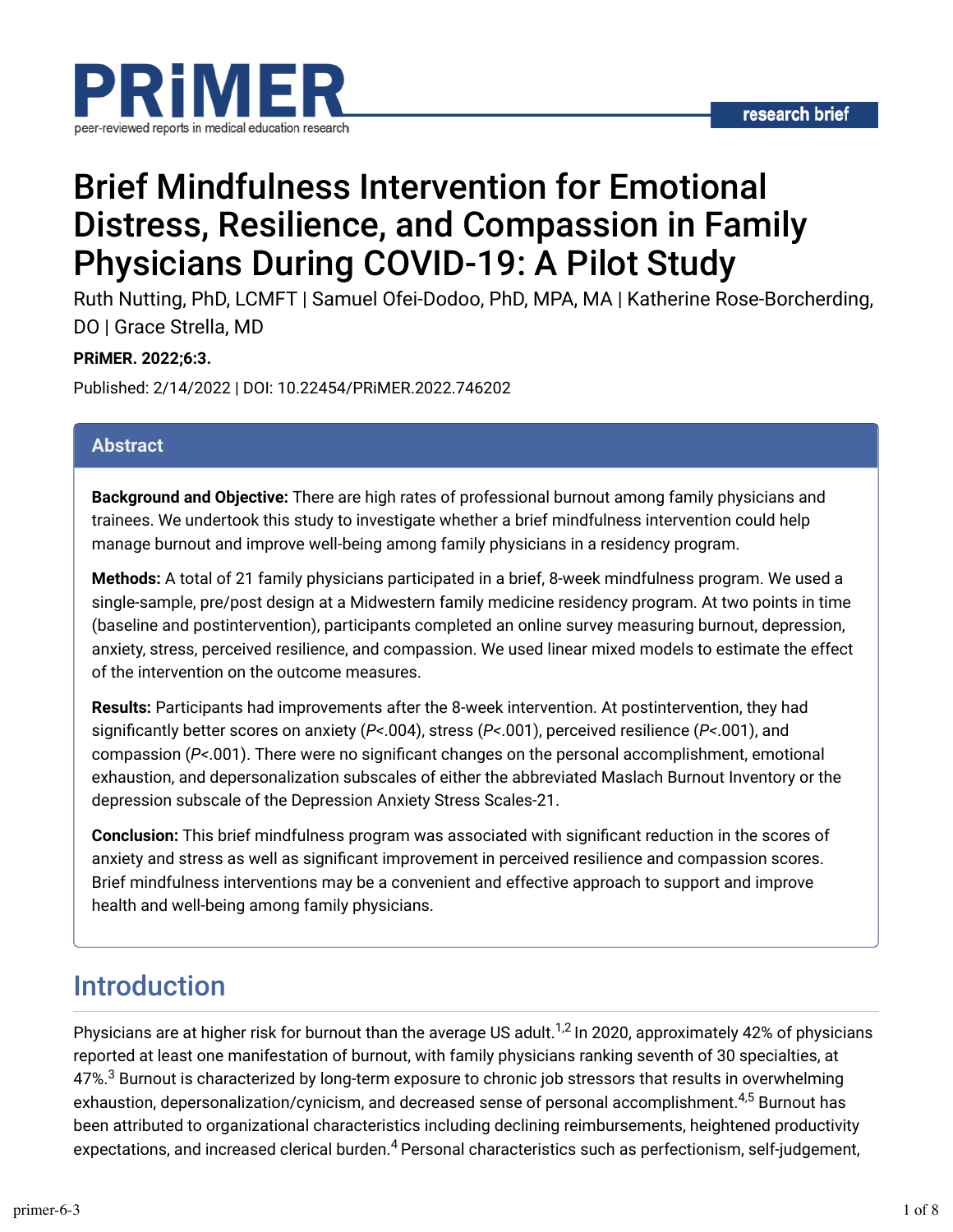and poor emotional regulation have also been accredited. $^5$  Burnout among health professionals has been associated with decreased in quality of patient care,<sup>6-8</sup> increased medical errors,<sup>9,10</sup> decreased productivity, substance abuse, an elevated risk of depression, suicidal ideation, damage to relationship,<sup>2,4,11,12</sup> and stronger intention of leaving the profession. 6,13-15

As a mental state achieved by focusing attention on the present moment in a nonjudgmental way,<sup>16-18</sup> mindfulness has been used to improve well-being, especially in health care since the 1970s in the form of an 8-week Mindfulness-Based Stress Reduction (MBSR) program.<sup>5</sup> Literature indicates that mindfulness interventions help enhance coping skills and mitigate work-related distress by reducing symptoms of poor mental health, and increasing compassion and positive communication skills.<sup>5,14,16,17,19-28</sup> However, there are challenges to implementing a traditional MBSR program, particularly within a family medicine residency program, as the 8-week program requires weekly 2.5-hour meetings, a 1-day retreat, and 45 minutes of daily homework. 7

We studied the impact of an intervention (75-minute sessions of weekly brief mindfulness for 8 weeks) on burnout, depression, anxiety, stress, resilience, and compassion among family physicians at a Midwestern family medicine residency program. We hypothesized that the physicians would have improved scores on the validated measures of burnout, depression, anxiety, stress, resilience, and compassion at the end of the 8-week intervention.

# **Methods**

This study utilized a single-sample, nonexperimental design comparing pre- and postintervention scores on validated outcome measures between November 27, 2020 and January 29, 2021. We recruited 21 family physicians associated with the University of Kansas School of Medicine-Wichita (KUSM-W) Family Medicine Residency Program. We utilized email invitations and word of mouth to recruit participants. The study coordinator conducted telephone screening interview with volunteers who expressed interest. Those eligible were enrolled upon

receipt of a signed consent form. Participation was voluntary. The KUSM-W Institutional Review Board approved the study protocol for human subject research. The study utilized an 8-week brief mindfulness program led by trained and certified MBSR instructors who were not affiliated with our residence program. Each weekly session lasted 75-minutes. Topics covered included emotional intelligence, awareness, community building, communication, and stress resilience. Activities included mindfulness-meditation, body scans, and deep breathing. Participants were encouraged to practice mindfulness-skills received during the formal sessions for 20-minutes per day on their own.

Participants completed two online assessment surveys during the study: at baseline and immediately after the 8-week intervention period. Each survey consisted of the same four validated measures: the abbreviated Maslach Burnout Inventory (MBI-9),<sup>29-32</sup> the Depression Anxiety Stress Scales-21 (DASS-21),<sup>33-35</sup> the 14-item Resilience Scale (RS-14),<sup>36,37</sup> and the Santa Clara Brief Compassion Scale (SCBC).<sup>38</sup> We used these validated measures because we were interested in assessing the emotional state, resilience, and compassion of the participants. All the measures have been used in previous studies with a medical education population.<sup>2,11,12,31,40</sup> The baseline survey also included demographic questions (Table 1). Linear mixed models were used to estimate effect of the brief mindfulness-intervention on the outcome variables of MBI-9, DASS-21, RES-14, and SCBC while adjusting for correlation due to repeated observations on each participant over the 8-week period. All analyses were two-sided with α of .05.

# **Results**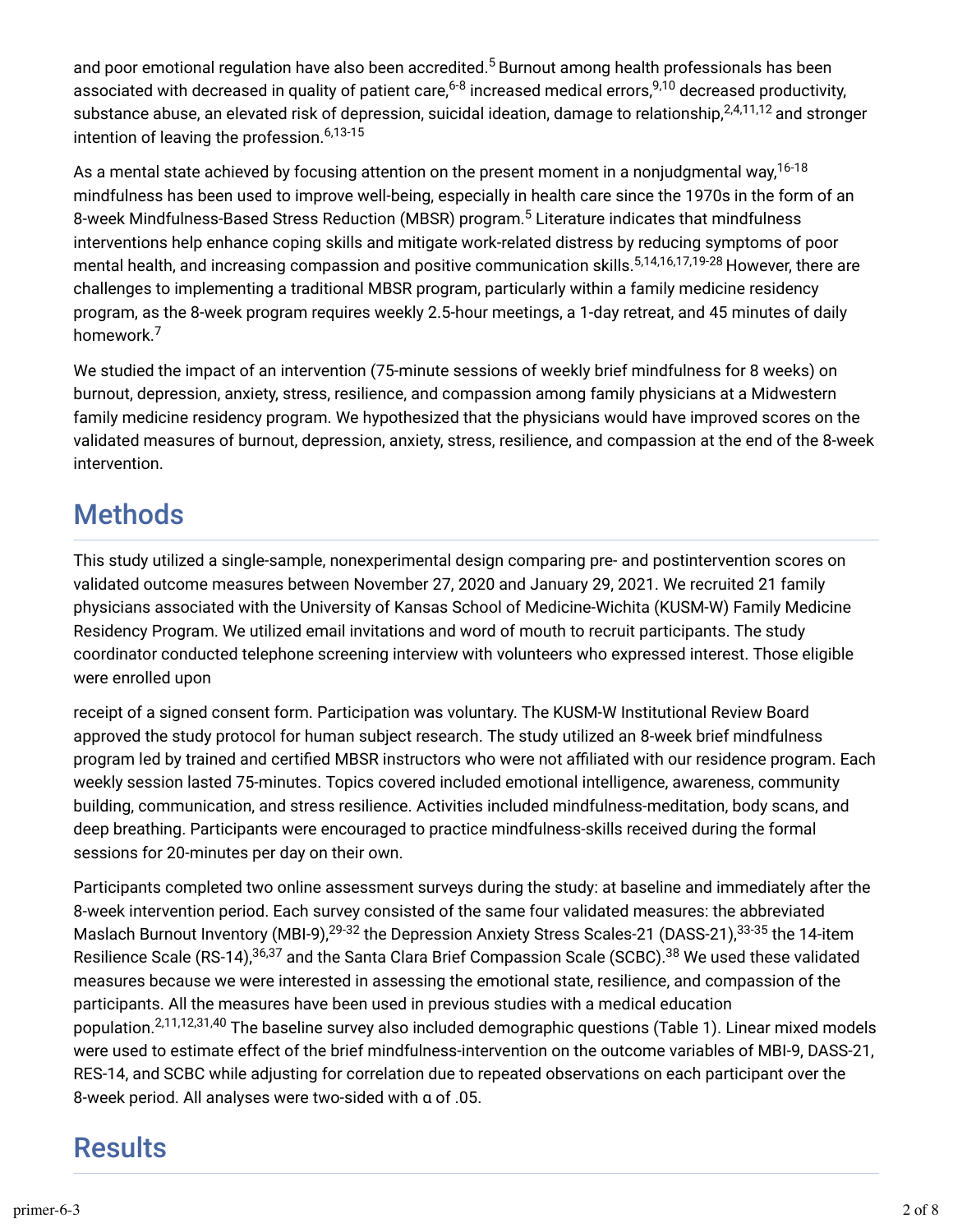### *Participant Characteristics*

All 21 participants completed the baseline survey and 18 (86%) provided data in the postintervention survey. All 18 participants completed the intervention and the recommended 20-minutes per day mindfulness-skills. The average age of participants was 32.9 years (SD=9.3); 52.4% were male, and 76.2% were resident physicians (Table 1).

### *Burnout*

As shown in Table 2, participants' baseline scores on MBI-9 were low, and showed no significant change.

### *Depression, Anxiety, Stress, Resilience, and Compassion*

As Table 2 shows, the participants reported significant improvement in anxiety (*P*<.01) and stress (*P*<.01) DASS-21 scores after the intervention. Participants also had a significant improvement in perceived resilience scores (*P*<.01) and in compassion scores postintervention (*P*<.01).

# **Discussion**

Our findings suggest that a brief mindfulness intervention may help support well-being and improve compassion among family physicians in residency programs. After 8 weeks of a brief mindfulness program, we found significant reductions in measures of anxiety and stress as well as improvements in resilience and compassion. These findings correlate with previous findings of health care professionals in diverse work environments.<sup>12,39</sup> The beneficial findings are particularly noteworthy given that the brief intervention was given during the COVID-19 pandemic when many family physicians reported higher levels of stress and anxiety.<sup>40</sup> While we believe that the effects would have been greater if the intervention had been the full MBSR program, the brief intervention may be enough to prepare the participants to continue mindfulness practices long-term. The observed lack of significant change in the emotional exhaustion, depersonalization, and personal accomplishment scores after the intervention may reflect the small sample size, and the participants' low burnout scores at the time of the study.

The significant positive improvement on perceived resilience among the participants is important in developing a workforce of family physicians who can maintain equilibrium in the face of stress and perceived risks.<sup>2,12,28,41,42</sup> Exposure to stress in health care setting is inevitable, but our findings suggest that this intervention is effective in helping physicians thrive even in stressful and challenging situations. Further, after the 8-week brief intervention, there was a significant improvement in compassion scores. Enhanced compassion and communication skills are key pillars of improving patients' related health care experiences and outcomes.<sup>19-25</sup> Even with the modest improvement on the outcome measures, the findings suggest that the brief mindfulness intervention program likely provided the participants with wellness skills that can be used to improve their well-being. Thus, the brief mindfulness intervention program has a personal and/or clinical significance to the participants and the residence program.

A further step would be to implement similar mindfulness interventions in several residency programs, including those in other specialties, to determine how outcomes compare within and among different specialties. Outcome measures should be expanded to include the potential impact on patient care factors such as physician-patient relationships, health outcomes for patients, and cost savings to health care systems. Enhanced efforts should be made to incorporate long-term follow-up of the program's impact.

There were limitations to the study, given that it was conducted in a single residency program and had a small sample size. The nonexperimental nature of the study makes it difficult to infer causation and reduces generalizability as there is no way to know if the improvements were direct effects of the MBSR intervention. A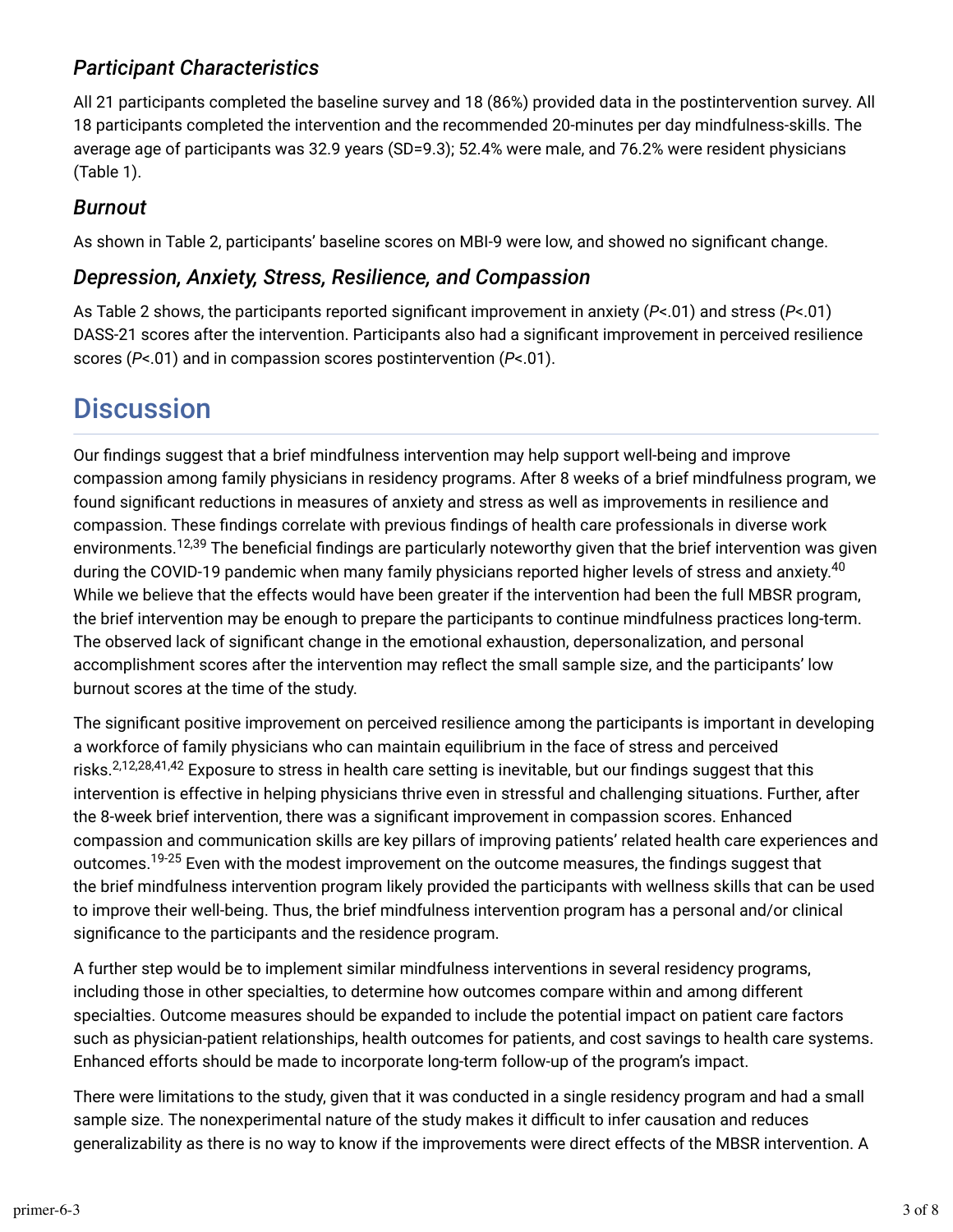randomized controlled trial is warranted to confirm the promising findings. Due to the size and composition of the program, we could not report findings based on career status nor race/ethnicity without compromising anonymity. Results of a prior study have shown that the level of emotional distress was significantly higher among residents than faculty.<sup>31</sup>

# **Conclusion**

Our findings suggest that a brief mindfulness intervention of weekly 75-minute sessions over 8 weeks might be a way to improve resilience and compassion as well as reduce anxiety and stress among family physicians. Additional research is needed to confirm and expand on these findings.

# Tables and Figures

| Table 1: Participants' Unaracteristics at Baseline (N=21) |                        |  |  |  |
|-----------------------------------------------------------|------------------------|--|--|--|
| <b>Characteristics</b>                                    | <b>All Respondents</b> |  |  |  |
| Biological Sex at Birth, n (%)                            |                        |  |  |  |
| Male                                                      | 11(52.4)               |  |  |  |
| Female                                                    | 10(47.6)               |  |  |  |
| Age, in Years                                             |                        |  |  |  |
| Mean (SD)                                                 | 32.9 (9.3)             |  |  |  |
| Median                                                    | 29                     |  |  |  |
| Minimum                                                   | 27                     |  |  |  |
| Maximum                                                   | 62                     |  |  |  |
| Career Status, n (%)                                      |                        |  |  |  |
| Full-time faculty                                         | 5(23.8)                |  |  |  |
| Resident physician                                        | 16 (76.2)              |  |  |  |
| Medical Trainees, n (%)                                   | $(n=16)$               |  |  |  |
| First-year residents                                      | 6(37.5)                |  |  |  |
| Second-year residents                                     | 5(31.3)                |  |  |  |
| Third-year residents                                      | 5(31.3)                |  |  |  |

#### Toble 4: Deutsinente! Characteristics of Pesaline (N-94)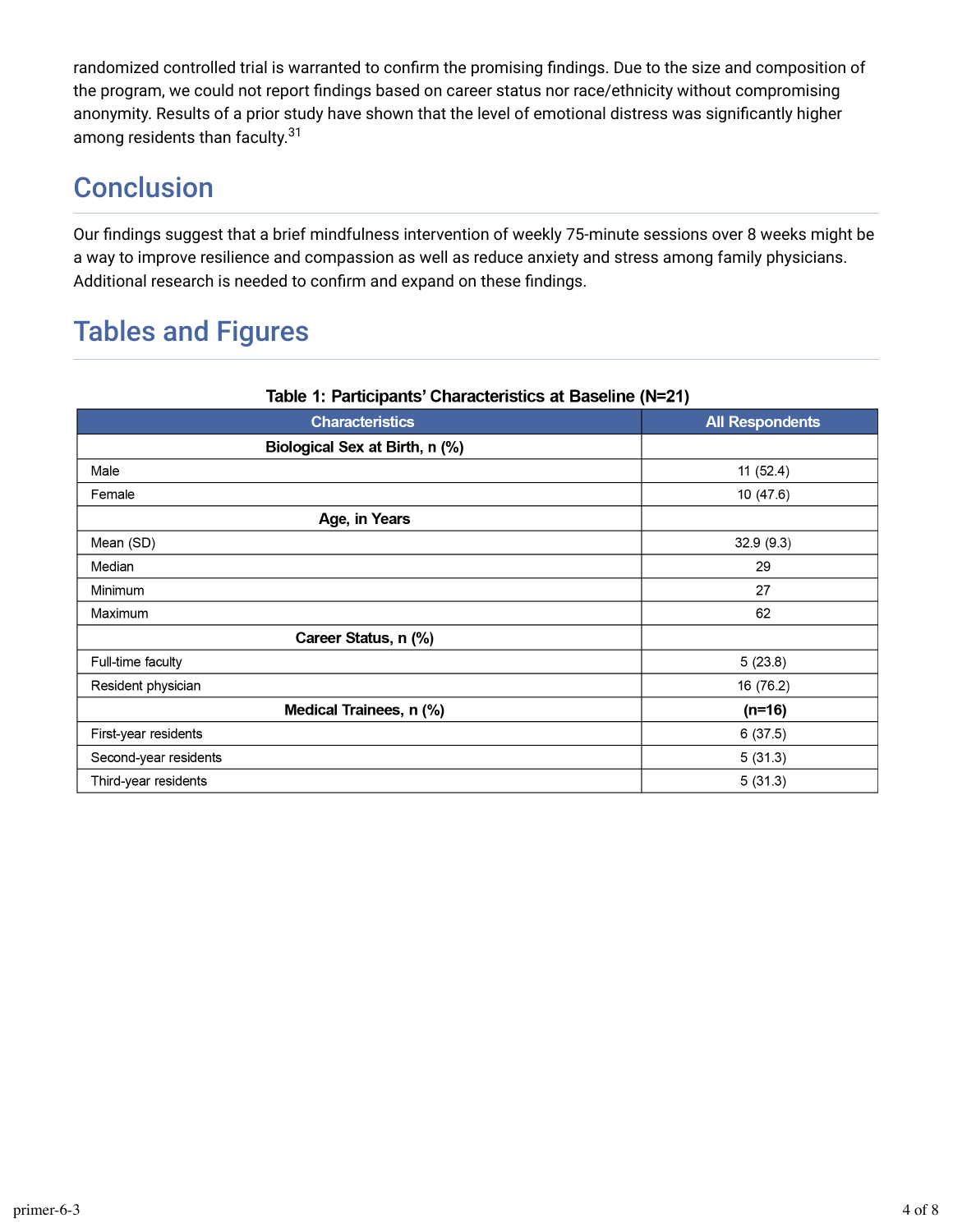|                                           | <b>Time Pointa</b>     |                                          |          |                         |                                              |  |  |
|-------------------------------------------|------------------------|------------------------------------------|----------|-------------------------|----------------------------------------------|--|--|
| <b>Subscale (Possible Range)</b>          | <b>Baseline (N=21)</b> | <b>Post MBSR</b><br>Session ( $N = 18$ ) | β        | P<br>Value <sup>b</sup> | <b>Mean Difference</b><br>$(95% \text{ Cl})$ |  |  |
| MBI-9 Emotional Exhaustion (0-18)         | $7.9(6.0-9.8)$         | $7.6(5.9-9.3)$                           | 0.19     | .777                    | $-1.06$ ( $-3.99$ to 1.88)                   |  |  |
| MBI-9 Depersonalization (0-18)            | $5.6(3.6-7.6)$         | $5.0(3.2-6.8)$                           | 0.64     | .642                    | $-1.22$ ( $-4.05$ to 1.60)                   |  |  |
| MBI-9 Personal Accomplishment<br>$(0-18)$ | 14.2 (13.0-15.3)       | 14.9 (13.6-16.2)                         | $-0.76$  | .398                    | $0.44$ (-1.55-2.44)                          |  |  |
| DASS-21 Depression (0-21)                 | 2.2(0.837)             | 0.8(0.3.1.2)                             | 1.49     | .050                    | $-1.56$ ( $-3.23$ to 0.12)                   |  |  |
| DASS-21 Anxiety (0-21)                    | $3.5(1.9-5.1)$         | $1.0(0.6-1.5)$                           | 2.52     | .004                    | $-2.44$ ( $-4.25$ to $-0.64$ )               |  |  |
| DASS-21 Stress (0-21)                     | $7.3(5.4-9.3)$         | $2.8(2.1-3.4)$                           | 4.56     | .001                    | $-4.56$ (6.68 to $-2.43$ )                   |  |  |
| RS-14 (14-98)                             | 79.4 (63.9-84.9)       | 92.1 (90.7-93.4)                         | $-12.64$ | .001                    | 10.05 (2.88 to 17.22)                        |  |  |
| SCBC (5-35)                               | 27.6 (25.8-29.5)       | 34.1 (33.6-34.5)                         | $-6.43$  | .001                    | 6.50 (4.31 to 8.69)                          |  |  |

#### Table 2: Outcome Scores at Baseline and Postintervention

Abbreviations: MBI-9, Maslach Burnout Inventory; DASS-21, Depression Anxiety Stress Scales-21; RS-14, 14-item Resilience Scale; SCBC, Santa Clara Brief Compassion Scale.

On MBI-9, higher scores on the Emotional Exhaustion and Depersonalization subscales, and lower scores on the Personal Accomplishment subscale indicate on the SCBC, higher scores indicate greater compassion.<br>On the SCBC, higher scores indicate greater compassion.<br>On the SCBC, higher scores indicate greater compassion.

Values shown are mean score (95% CI).

**P** values were calculated with the linear mixed effects models and denote the significance of  $\beta$  coefficients.

### Acknowledgments

**Presentations:** The findings from this study were presented in May 2021 at the Society of Teachers of Family Medicine Annual Spring Conference (virtual).

**Funding Statement:** Funding for this study was provided by the Ascension Via Christi Philanthropy Foundation.

### Corresponding Author

Samuel Ofei-Dodoo, PhD, MPA, MA

Department of Family and Community Medicine, University of Kansas School of Medicine-Wichita, 1010 N Kansas St, Wichita, KS 67214. 316-293-1879. Fax: 316-293-2696.

[sofeidodoo@kumc.edu](mailto:sofeidodoo@kumc.edu)

### **Author Affiliations**

Ruth Nutting, PhD, LCMFT - University of Kansas School of Medicine-Wichita, Department of Family and Community Medicine, Wichita, KS

Samuel Ofei-Dodoo, PhD, MPA, MA - Department of Family and Community Medicine, University of Kansas School of Medicine-Wichita, Wichita, KS

Katherine Rose-Borcherding, DO - University of Kansas School of Medicine-Wichita, Department of Family and Community Medicine, Wichita, KS

Grace Strella, MD - University of Kansas School of Medicine-Wichita, Department of Family and Community Medicine, Wichita, KS

#### References

1. Shanafelt TD, West CP, Sinsky C, et al. Changes in burnout and satisfaction with work-life integration in physicians and the general US working population between 2011 and 2017. Mayo Clin Proc. 2019;94(9):1681-1694. [doi:10.1016/j.mayocp.2018.10.023](https://doi.org/10.1016/j.mayocp.2018.10.023)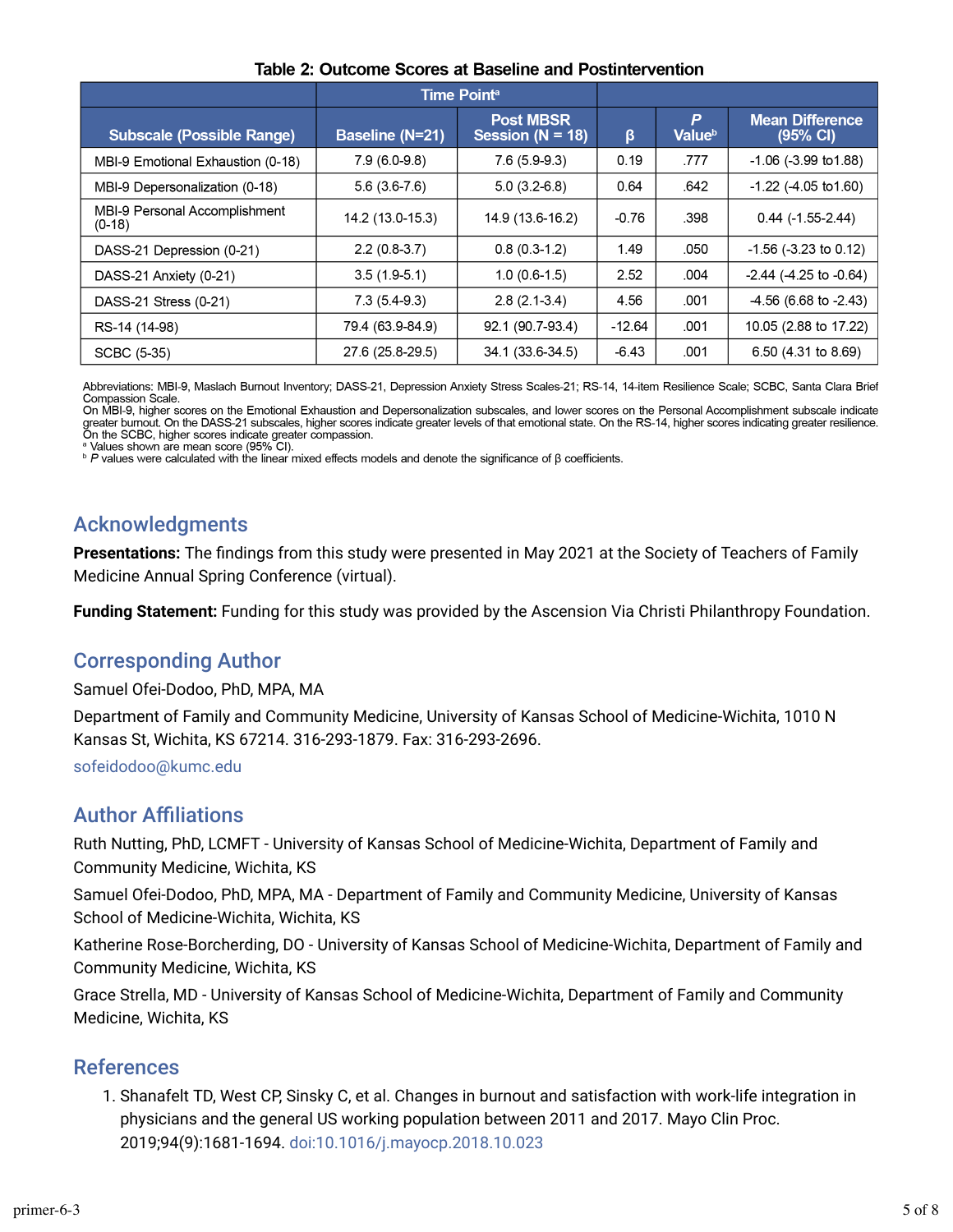- 2. Ofei-Dodoo S, Mullen R, Pasternak A, et al. Loneliness, burnout, and other types of emotional distress among family medicine physicians: results from a national survey. J Am Board Fam Med. 2021;34(3):531-541. [doi:10.3122/jabfm.2021.03.200566](https://doi.org/10.3122/jabfm.2021.03.200566)
- 3. Kane L. Death by 1000 cuts: Medscape national physician burnout and suicide report 2021: the generational divide. Medscape. Published January 15, 2020. Accessed April 28, 2020. <https://www.medscape.com/slideshow/2021-lifestyle-burnout-6013456#2>.
- 4. Maslach C. Job burnout. Curr Dir Psychol Sci. 2003;12(5):189-192. [doi:10.1111/1467-8721.01258](https://doi.org/10.1111/1467-8721.01258)
- 5. Shanafelt TD, Noseworthy JH. Executive leadership and physician well-being: nine organizational strategies to promote engagement and reduce burnout. Mayo Clin Proc. 2017;92(1):129-146. [doi:10.1016/j.mayocp.2016.10.004](https://doi.org/10.1016/j.mayocp.2016.10.004)
- o. Dewa CS, Loong D, Bonato S, Trojanowski L. The relationship between physician burnout and quality of healthcare in terms of safety and acceptability: a systematic review. BMJ Open. 2017;7(6):e015141. [doi:10.1136/bmjopen-2016-015141](https://doi.org/10.1136/bmjopen-2016-015141)
- 7. Weigl M, Schneider A, Hoffmann F, Angerer P. Work stress, burnout, and perceived quality of care: a cross-sectional study among hospital pediatricians. Eur J Pediatr. 2015;174(9):1237-1246. [doi:10.1007/s00431-015-2529-1](https://doi.org/10.1007/s00431-015-2529-1)
- p. Shirom A, Nirel N, Vinokur AD. Overload, autonomy, and burnout as predictors of physicians' quality of care. J Occup Health Psychol. 2006;11(4):328-342. [doi:10.1037/1076-8998.11.4.328](https://doi.org/10.1037/1076-8998.11.4.328)
- 9. Hayashino Y, Utsugi-Ozaki M, Feldman MD, Fukuhara S. Hope modified the association between distress and incidence of self-perceived medical errors among practicing physicians: prospective cohort study. PLoS One. 2012;7(4):e35585. [doi:10.1371/journal.pone.0035585](https://doi.org/10.1371/journal.pone.0035585)
- 10. Wen J, Cheng Y, Hu X, Yuan P, Hao T, Shi Y. Workload, burnout, and medical mistakes among physicians in China: A cross-sectional study. Biosci Trends. 2016;10(1):27-33. [doi:10.5582/bst.2015.01175](https://doi.org/10.5582/bst.2015.01175)
- 11. Ofei-Dodoo S, Kellerman R, Gilchrist K, Casey EM. Burnout and quality of life among active member physicians of the Medical Society of Sedgwick County. Kans J Med. 2019;12(2):33-39. [doi:10.17161/kjm.v12i2.11701](https://doi.org/10.17161/kjm.v12i2.11701)
- 12. Ofei-Dodoo S, Cleland-Leighton A, Nilsen K, Cloward JL, Casey E. Impact of a mindfulness-based, workplace group yoga intervention on burnout, self-care, and compassion in health care professionals: a pilot study. J Occup Environ Med. 2020;62(8):581-587. [doi:10.1097/JOM.0000000000001892](https://doi.org/10.1097/JOM.0000000000001892)
- 13. Gregory ST, Menser T, Gregory BT. An organizational intervention to reduce physician burnout. J Healthc Manag. 2018;63(5):338-352. [doi:10.1097/JHM-D-16-00037](https://doi.org/10.1097/JHM-D-16-00037)
- 14. Linzer M, Poplau S, Grossman E, et al. A cluster randomized trial of interventions to improve work conditions and clinician burnout in primary care: results from the Healthy Work Place (HWP) study. J Gen Intern Med. 2015;30(8):1105-1111. [doi:10.1007/s11606-015-3235-4](https://doi.org/10.1007/s11606-015-3235-4)
- 15. Maslach C. Job burnout. Curr Dir Psychol Sci. 2003;12(5):189-192. [doi:10.1111/1467-8721.01258](https://doi.org/10.1111/1467-8721.01258)
- 16. Beach MC, Roter D, Korthuis PT, et al. A multicenter study of physician mindfulness and health care quality. Ann Fam Med. 2013;11(5):421-428. [doi:10.1370/afm.1507](https://doi.org/10.1370/afm.1507)
- 17. Valley M, Stallones L. A thematic analysis of health care workers' adoption of mindfulness practices. Workplace Health Saf. 2018;66(11):538-544. [doi:10.1177/2165079918771991](https://doi.org/10.1177/2165079918771991)
- 18. Kabat-Zinn J. Mindfulness-based interventions in context: past, present and future. Clin Psychol. 2003;10(2):144-156.
- 19. de Vibe M, Solhaug I, Rosenvinge JH, Tyssen R, Hanley A, Garland E. Six-year positive effects of a mindfulness-based intervention on mindfulness, coping and well-being in medical and psychology students; Results from a randomized controlled trial. PLoS One. 2018;13(4):e0196053. [doi:10.1371/journal.pone.0196053](https://doi.org/10.1371/journal.pone.0196053)
- 20. McConville J, McAleer R, Hahne A. Mindfulness training for health profession students-the effect of mindfulness training on psychological well-being, learning and clinical performance of health professional students: a systematic review of randomized and non-randomized controlled trials. Explore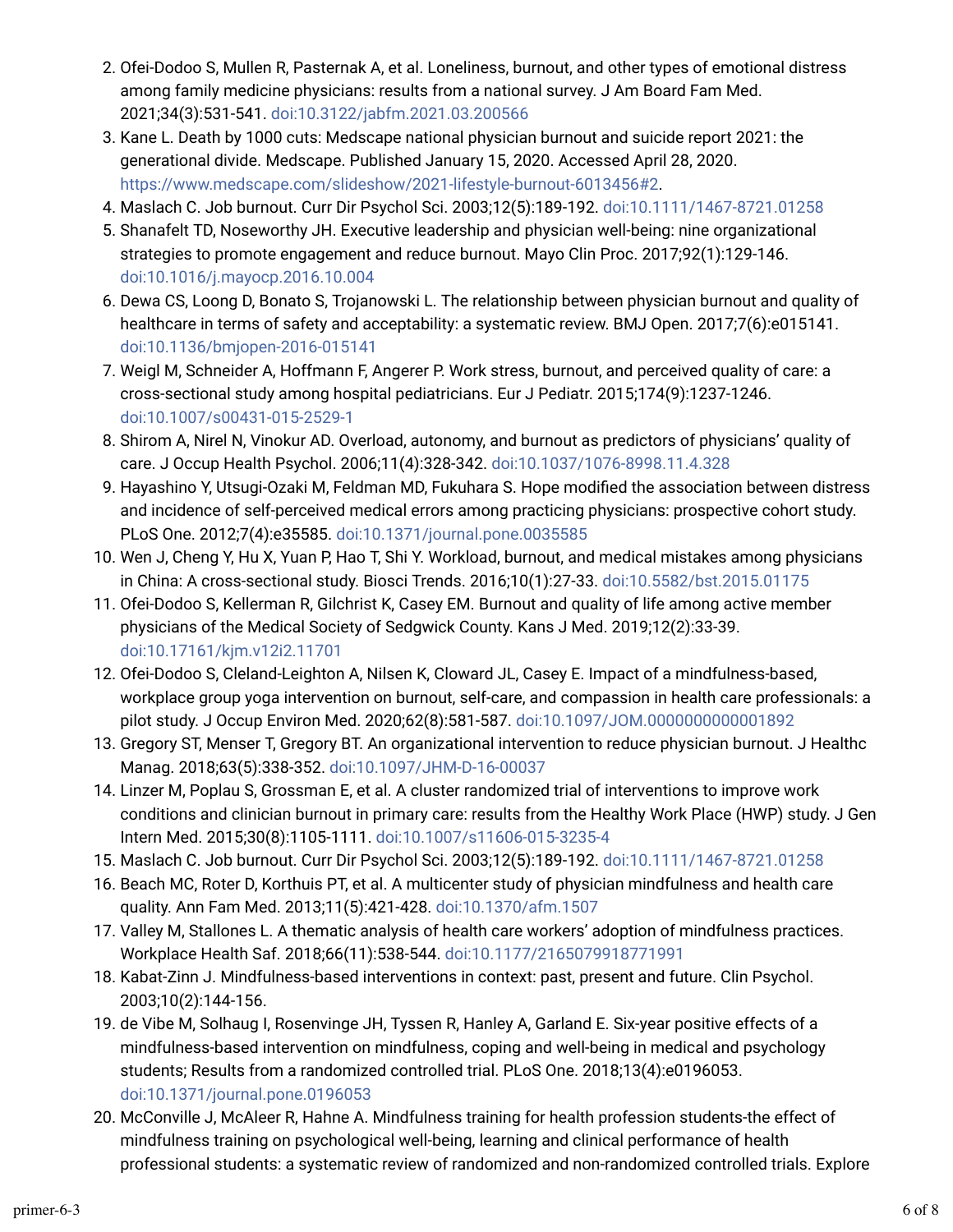(NY). 2017;13(1):26-45. [doi:10.1016/j.explore.2016.10.002](https://doi.org/10.1016/j.explore.2016.10.002)

- 21. Fox S, Lydon S, Byrne D, Madden C, Connolly F, O'Connor P. A systematic review of interventions to foster physician resilience. Postgrad Med J. 2018;94(1109):162-170. [doi:10.1136/postgradmedj-2017-135212](https://doi.org/10.1136/postgradmedj-2017-135212)
- 22. Thirioux B, Birault F, Jaafari N. Empathy is a protective factor of burnout in physicians: new neurophenomenological hypotheses regarding empathy and sympathy in care relationship. Front Psychol. 2016;7(763):763. [doi:10.3389/fpsyg.2016.00763](https://doi.org/10.3389/fpsyg.2016.00763)
- 23. Amutio-Kareaga A, García-Campayo J, Delgado LC, Hermosilla D, Martínez-Taboada C. Improving communication between physicians and their patients through mindfulness and compassion-based strategies: a narrative review. J Clin Med. 2017;6(3):33. [doi:10.3390/jcm6030033](https://doi.org/10.3390/jcm6030033)
- 24. Ireland MJ, Clough B, Gill K, Langan F, O'Connor A, Spencer L. A randomized controlled trial of mindfulness to reduce stress and burnout among intern medical practitioners. Med Teach. 2017;39(4):409-414. [doi:10.1080/0142159X.2017.1294749](https://doi.org/10.1080/0142159X.2017.1294749)
- 25. O'Mahony S, Gerhart J, Abrams I, et al. A multimodal mindfulness training to address mental health symptoms in providers who care for and interact with children in relation to end-of-life care. Am J Hosp Palliat Care. 2017;34(9):838-843. [doi:10.1177/1049909116660688](https://doi.org/10.1177/1049909116660688)
- 2o. Slater PJ, Edwards RM, Badat AA. Evaluation of a staff well-being program in a pediatric oncology, hematology, and palliative care services group. J Healthc Leadersh. 2018;10:67-85. [doi:10.2147/JHL.S176848](https://doi.org/10.2147/JHL.S176848)
- 27. Goyal M, Singh S, Sibinga EM, et al. Meditation programs for psychological stress and well-being: a systematic review and meta-analysis. JAMA Intern Med. 2014;174(3):357-368. [doi:10.1001/jamainternmed.2013.13018](https://doi.org/10.1001/jamainternmed.2013.13018)
- 28. Minichiello V, Hayer S, Gillespie B, Goss M, Barrett B. Developing a mindfulness skills-based training program for resident physicians. Fam Med. 2020;52(1):48-52. [doi:10.22454/FamMed.2020.461348](https://doi.org/10.22454/FamMed.2020.461348)
- 29. McManus IC, Keeling A, Paice E. Stress, burnout and doctors' attitudes to work are determined by personality and learning style: a twelve year longitudinal study of UK medical graduates. BMC Med. 2004;2(29):29. [doi:10.1186/1741-7015-2-29](https://doi.org/10.1186/1741-7015-2-29)
- 30. Maslach C, Leiter MP. Early predictors of job burnout and engagement. J Appl Psychol. 2008;93(3):498-512. [doi:10.1037/0021-9010.93.3.498](https://doi.org/10.1037/0021-9010.93.3.498)
- 31. Ofei-Dodoo S, Callaway P, Engels K. Prevalence and etiology of burnout in a community-based graduate medical education system: a mixed-methods study. Fam Med. 2019;51(9):766-771. [doi:10.22454/FamMed.2019.431489](https://doi.org/10.22454/FamMed.2019.431489)
- 32. Ofei-Dodoo S, Scripter C, Kellerman R. Job satisfaction and burnout among nonclinical workers in a medical education center. Fam Med. 2018;50(3):223-227. [doi:10.22454/FamMed.2018.473306](https://doi.org/10.22454/FamMed.2018.473306)
- 33. Lovibond SH, Lovibond PF. Manual for the Depression Anxiety Stress Scales. 2nd ed. Sydney, Australia: Psychology Foundation; 1995.
- 34. Gomez F. A guide to the depression, anxiety, and stress scale (DASS 21). Accessed February 23, 2020. <https://jeanmartainnaturopath.com.au/wp-content/uploads/2016/10/Dass21.pdf>
- 35. Osman A, Wong JL, Bagge CL, Freedenthal S, Gutierrez PM, Lozano G. The Depression Anxiety Stress Scales-21 (DASS-21): further examination of dimensions, scale reliability, and correlates. J Clin Psychol. 2012;68(12):1322-1338. [doi:10.1002/jclp.21908](https://doi.org/10.1002/jclp.21908)
- 3o. Wagnild G. The Resilience Scale User's Guide for the US English Version of the Resilience Scale and the 14-Item Resilience Scale (RS-14). The Resilience Center; 2009.
- 37. Miroševič Š, Klemenc-Ketiš Z, Selič P. The 14-item Resilience scale as a potential screening tool for depression/anxiety and quality of life assessment: a systematic review of current research. Fam Pract. 2019;36(3):262-268. [doi:10.1093/fampra/cmy081](https://doi.org/10.1093/fampra/cmy081)
- 38. Hwang JY, Plante T, Lackey K. The development of the Santa Clara Brief Compassion Scale: an abbreviation of Sprecher and Fehr's Compassionate Love Scale. Pastoral Psychol. 2008;56(4):421-428. [doi:10.1007/s11089-008-0117-2](https://doi.org/10.1007/s11089-008-0117-2)